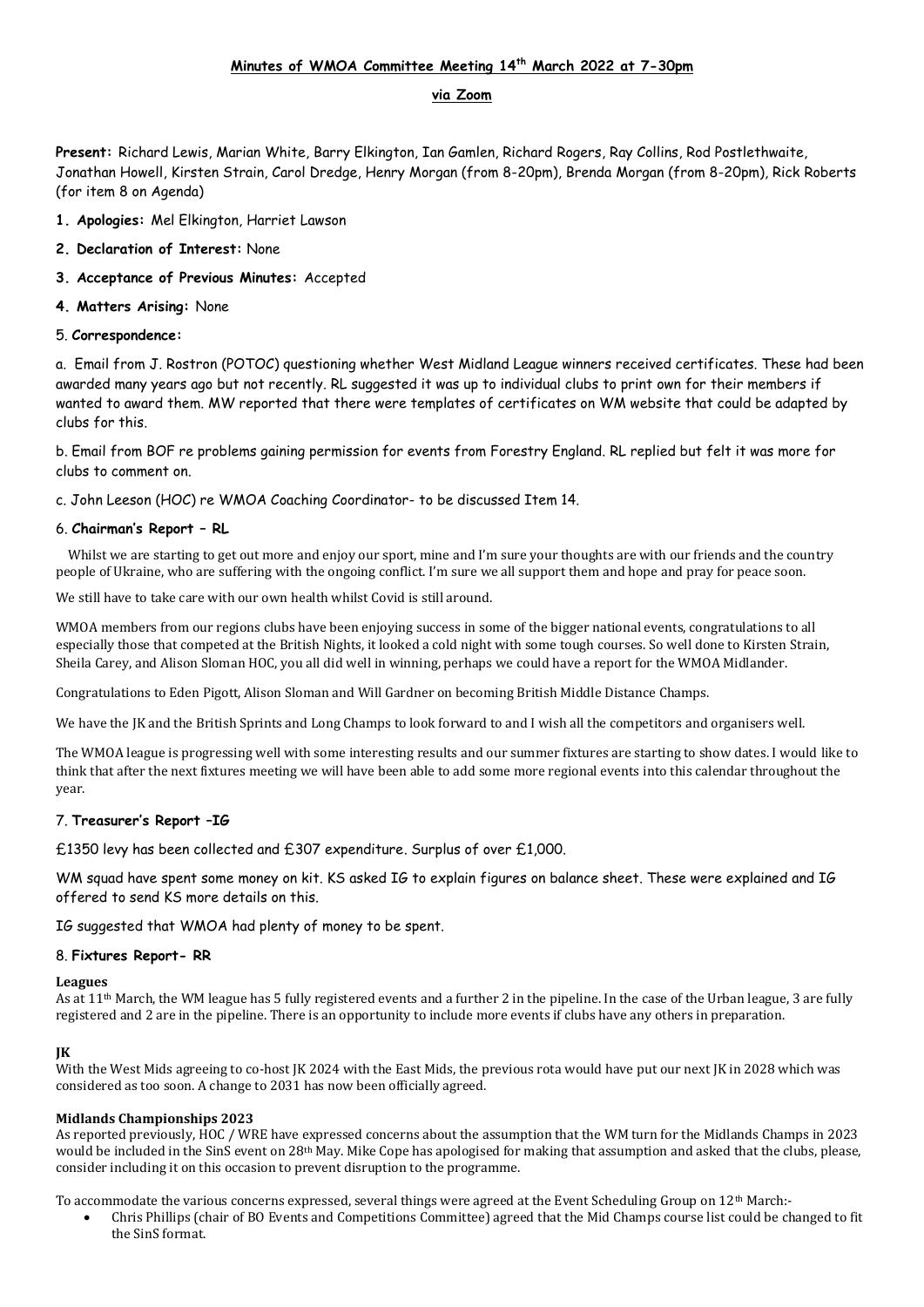- To avoid the creation of precedence, the rota for the Midlands Champs was changed to avoid the following two SinS years. The next conjunction of the two events in the West Midlands will not occur until 2029.
- It was confirmed that embargoes were only required for the JK and the various British Championships. Other events were only at the discretion / request of organising clubs.

Elsewhere, other "weekend" events are also taking on national events due to the reduced number of options e.g. November Classic hosting the SHI's.

WRE have agreed that Midlands Champs to be part of SINS 2023. Needs a common sense approach eg with split courses if numbers too high on some of SINS courses. IG reported HOC had reluctantly accepted as part of SINS, for a final time. RR and RL to check again with Club Chairs, WRE and HOC.

RR pointed out that compromises/ modifications were needed at the moment to ensure events go ahead, this is the same all over the country. Event guidelines had been written when numbers of competitors were much higher.

#### **JHI 2023**

WMOA still has not identified a club(s) to host the 2023 JHI's despite several requests for volunteers. Given lead times on permissions etc this is becoming increasingly urgent. It has been agreed that there can be some flexibility with the dates if this opens opportunities in venues with limited windows. Currently, the event is scheduled for the weekend 7-8th October 2023. The weekend 15/10 is not possible but weekends 22/10 to 5/11 inclusive are all possible slots.

RR has a WM Fixtures Meeting on 24/3 where this needs finalising. IG suggested using Wyndley Leisure Centre for accommodation and Sutton Park for both events, with an open event held after the Relays. RL agreed to co-ordinate the weekend, liaising with the 4 countries.

### **Controllers**

There is a developing national problem over access to high level controllers. Several regions have now requested the downgrading of some events to avoid the problem. This is a particular problem this October where a controller is still required for the Welsh Champs & VHI weekend due to the sudden ill health of a key individual.

HM expressed an interest in Controlling at this event. RR to pass details to him.

## 9. **West Midlander – RP**

There is some material for a new edition and it should be out sometime in April.

### 10. **WMOA Website**

RR- no technical changes have been made.

MW- fixtures have been updated. A link to WMJS fundraising has been added and WMJS report to be added after meeting.

### 11. **Development-** HM

No feedback had been received from clubs as to what courses they wanted.

Agreed to hold Planners Course at end of year and Controllers Course possibly end of October. Discussion as to whether Organisers Course was best left to clubs to organise or to region. HM suggested run by region, so ideas between clubs could be shared, also Event Safety course could be held on same afternoon.

## 12. **Update Events and Competition Committee** – BE

This committee no longer meets so item will be taken off future agendas.

#### 13. **West Midlands Junior Squad- KS**

Squad membership is currently 13 juniors. Club contribution is: 3 x HOC, 3 x WCH, 2 x WRE, 2 x POTOC, 3 x OD. Good to have a relatively even spread from almost all clubs across the region. Age split is: 1 x M18, 1 x M16, 6 x M14, 3 x W14, 1 x W12. Any other juniors (M/W12-M/W18) who are successfully completing orange courses or above should get in touch if they'd like to join us.

In 2022 so far we have had two training days. On 27<sup>th</sup> February we had a training on Hednesford Camp, Cannock Chase (WCH), which had 10 junior participants. The training was led by Neil Adams, WCH, along with Kirsten and several parents. On 12<sup>th</sup> March we had a training on Rough Close, near Coventry (OD), which had 8 junior participants. The training was led by Harriet along with Kirsten and several parents. Thanks for WCH and OD, respectively, for the use of their areas including organising permissions, BO registration and provision of the map. Upcoming trainings include Clent Hills (HOC) in April and Park Hall (POTOC) in May.

It has been positive having guest coaches coming alongside the regular WMJS coaches for recent training sessions. The benefits are mutual – the guest coach gets the opportunity to gain experience and informal mentoring, especially if they are on the way to becoming a qualified coach, while the squad's juniors benefit from a different face and fresh ideas and the regular coaches have more time to spend on preparation for other training sessions. If any other qualified or nearly-qualified coaches wish to get involved, please get in touch.

Provisional plans to have a weekend trip in May for juniors and their families have been postponed due to low availability on the proposed dates. The idea will be revisited later in the year.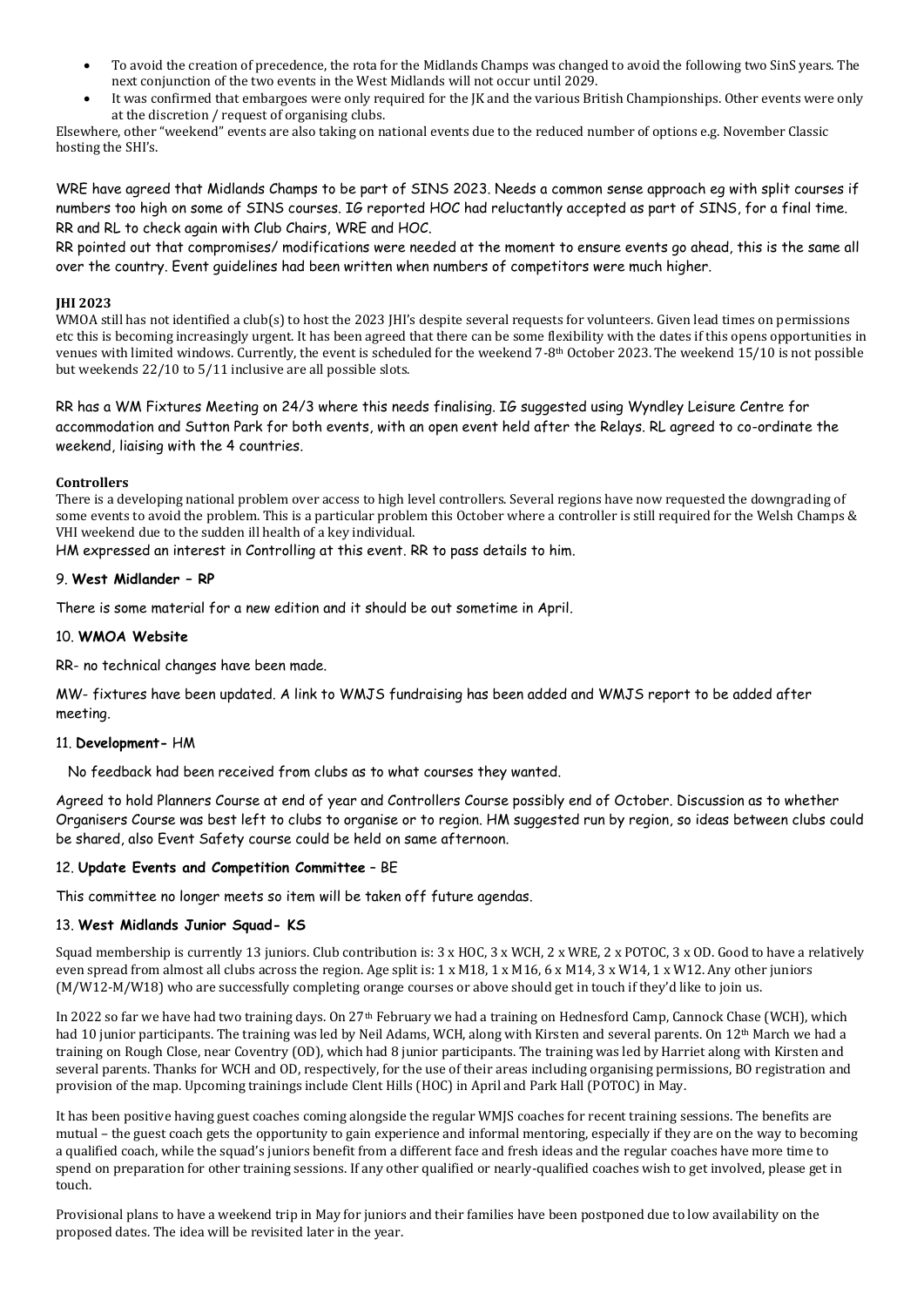Zoom trainings have continued twice a month – one technical and one physical. This is planned to continue throughout the spring/summer term.

Fundraising activities have resumed in the form of successful cake sales at the Postensplain CSC heat and the Hartshill Hayes WML event. Thanks to HOC and OD for inviting us and being very accommodating. In each case, the funds raised have been over £100. If there are any other suitable events coming up then let us know.

A grant application has been made to the Poundland Foundation "Kit for Kids" fund, for £750 to cover an order of squad lightweight running jackets. Thanks to Julia Allinson who found out about it and did the majority of the work preparing the application. We expect to hear the result at the start of April. If successful, we will work with a supplier and the juniors to agree a design. It is a condition of the funding that the Poundland Foundation logo appears on the clothing.

## 14. **WMOA Coaching Co-ordinator**

RL- written some ideas for an advert to go on WMOA website – what is the role? Co-ordinating clubs coaches not the WM Juniors. Individual clubs should have their own coaches- not expect co-ordinator to do this.

HM- POTOC does not have much coaching for adults – need fine tuning. Coach co-ordinator could maybe help improve skills of these -1 or 2 sessions a year.

MW- HOC- all clubs need to have active coaches but difficult to find out how to become a coach. Help needed to find coaching courses.

RL- Hilary Palmer – NOC- willing to start people off on coaching side – co-ordinator could arrange this.

Difficult to navigate BOF site to find out how to achieve qualifications for coaching.

JH-WCH- actively encouraging more club coaches – 2 new ones recently qualified, although one has now left area.

KS- would co-ordinator be on committee?

On list of officers so a committee member- need to give updates at meetings.

KS- questioned wording – club coach ie coach on club committee, co-ordinator needs to support all coaches in a club not just the one on the committee. In advert should be supporting all coaches in clubs not just the named club coach.

RL- to send out thoughts on the job role description, and proposed WMOA web page advert for committee to comment on. (Although advert may not be needed as someone interested in the role)

15. **Clubs Round Up**

### **COBOC IG**

Beginners/ Families/ Schools events were being held with a very good turn out

WM Schools Champs - Saturday 14<sup>th</sup> May - Sandwell Valley

PP Relays - September- Sutton Park

Also involved in Euro City Races

### **WCH JH**

Urban night MapRuns being held. Very competitive with some newcomers and competitors from other clubs.

Beaudesert event earlier in year faced problems due to new fenced areas around Scout Camp. If area to be used for JK 2024 will need to find new parking/ assembly area.

### **POTOC BM**

New series of Come And Try It events begun. Park League beginning soon.

Becoming an elderly club- 2 juniors in WM Squad , can't attract 21/30 year olds.

**WRE RR**

Saturday Series underway – beginner friendly.

League event hopefully in October / November.

WM Relays – nothing known about.

#### **HOC No report**

## **OD BE**

Saturday events - local people and newcomers.

Hartshill Hayes- 200+ entries – lost some due to COVID.